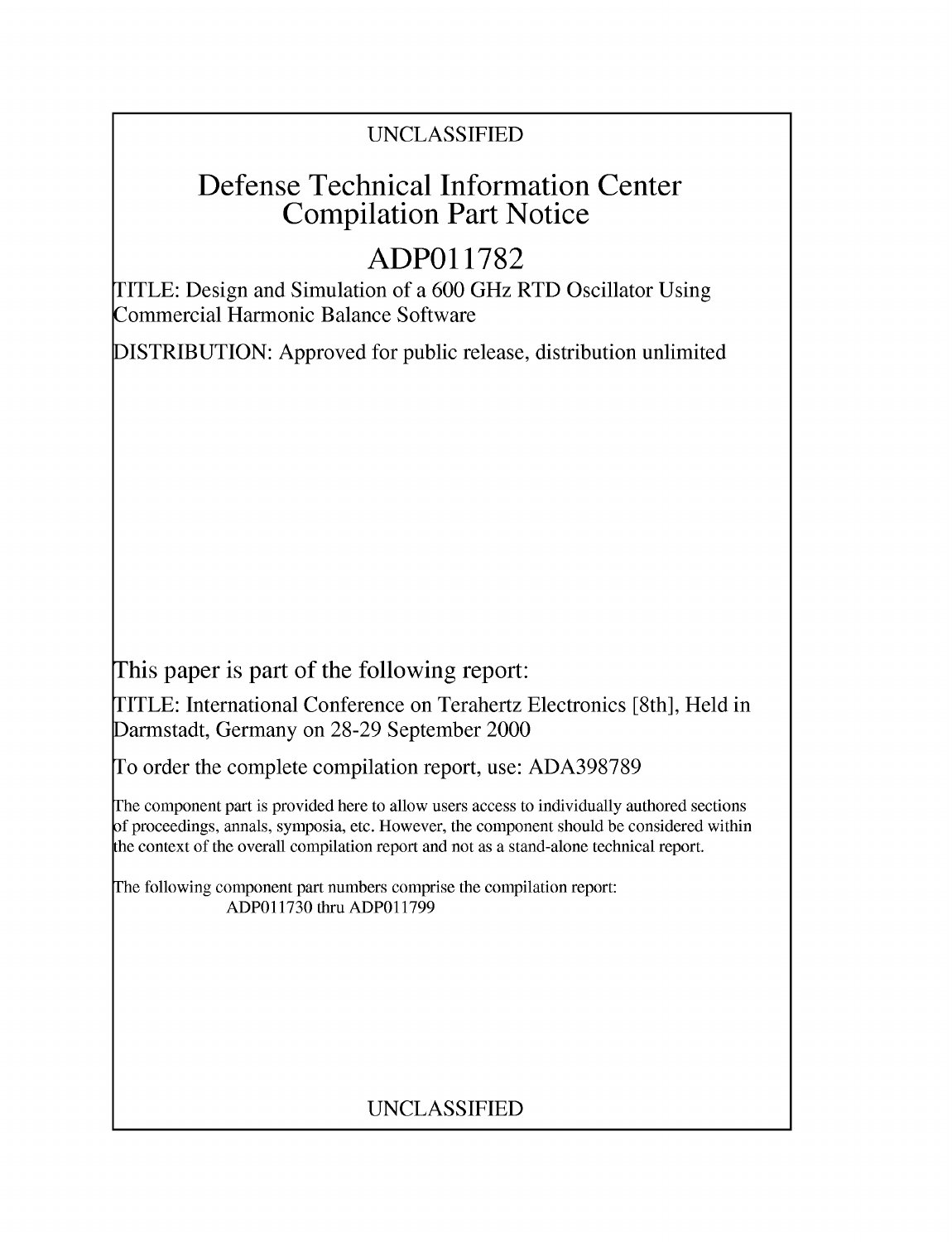# Design and Simulation of a **600** GHz RTD Oscillator using Commercial Harmonic Balance Software

John Muscat and Charles V. Sammut

GHz double barrier resonant tunnelling diode (RTD) with the available CAD software. The following sections oscillator. Using the simple Esaki equivalent circuit diode will describe the construction and validation of a usermodel and published DC experimental I-V data, a custom defined model of a RTD followed by the design and device model was developed and integrated within a commercial harmonic balance (HB) simulator. This optimisation of a 600 GHz RTD oscillator. technique utilises a spline interpolation algorithm as part of the device model to determine instantaneous values of II. MODEL CONSTRUCTION device voltage and current when called from within the main HB software. The maximum oscillation frequency for Recent research activity in the development of large a 5 **Q** load was **1.6** THz, whilst optimisation at **600** GHz was signal models of RTDs suitable for SPICE-type CAD achieved with a 15  $\Omega$  load, with an output power of 420 tools has been significant. The early models employed  $\mu$ W. The present technique should facilitate and simplify simplified versions of the  $I - V$  characteristic such as simulation of both existent and novel non-linear devices in piecewise linear [10] or polynomial [11,12] fits. other configurations, such as multipliers, mixers, self-<br>Subsequently, more complex expressions were

During the past two decades, the RTD has been from a purely physics-based equation [13] to a totally thoroughly investigated as a potential sub-millimetre empirical curve-fitting procedure [17]. wave source. To date, the best RTD oscillators were<br>realised in the InGaAs/AlAs and InAs/AlSb material<br>systems where the latter generated fundamental<br>oscillations up to 712 GHz [1]. However, the highest<br>reported power outp fundamental oscillator  $[2]$  still remained disappointingly to generate a number of parameters, most of which would low hencompredto choice physics. Likewise, physics-based not be related to device physics. Likewise, phys low when compared to Schottky diode - based models are generally insufficient to accurately reproduce<br>multipliers. Power combining was shown to bring about<br>considerable improvement [3] while the series integration experimental behaviour. It is therefore often found of RTDs  $[4,5]$  also seems promising. Yet, low power necessary to allow physical parameters to depart from the interval parameters to depart from their theoretical' values to compensate for the necessary to allow physical levels together with the inherent tendency for bias-circuit their *theoretical* values to contract installation of the model. instabilities  $[6,7]$  have limited the use of RTDs in system applications. We believe that it is currently impossible to generate an

bespite the carrent state of arians, the KTD s potential as  $\frac{1}{2}$  characteristics and that is easily adaptable from one interest in the scientific community. This is evidenced by device to another **by** simply specifying a number of RTD a number of recent publications by various groups such physical parameters. There are a number of reasons for

Novel oscillator designs based on device equivalent mm on the same wafer. This is exacerbated by the fact circuits are still being developed. To predict the that well-designed resonant tunnelling heterostructures performance of such oscillators, circuit simulations are exhibit strong negative differential resistance (NDR) necessary. Design techniques and analysis of RTD-based effects in many material systems and over a wide range oscillators would benefit greatly from the implementation of current density [18]. The solution would be to of commercial circuit simulators as this would speed up characterise each actual device individually, if accuracy the optimisation process and also facilitate design and in system design and analysis is required. analysis of power combining schemes. In this type of<br>work a fundamental difficulty arises from incorporating. The present technique was developed in order to

capacitance-voltage  $(C-V)$  device characteristics using a Abstract – We report on the design and optimisation of a 600 satisfactory device model and making this compatible

oscillating mixers, etc. **introduced** [13-17] mainly due to the recent SPICE capability of representing transcendental forms of I. INTRODUCTION voltage-controlled current sources. These models range

Despite the current state of affairs, the RTD's potential as analytic formula that faithfully reproduces device a name of recent paracteristics by various groups such this problem, but chiefly device characteristics change significantly even within small distances of the order of **I** 

work, a fundamental difficulty arises from incorporating<br>essential non-linear current-voltage  $(I-V)$  and circumvent these problems and is based on the use of<br>device characteristics derived by cubic-spline **J.** Muscat and C. V. Sammut are with the Department of Physics. interpolation of measured data. In contrast with

University of Malta, Msida MSD 06, Malta. piecewise-linear methods, cubic splines are continuous piecewise-linear methods, cubic splines are continuous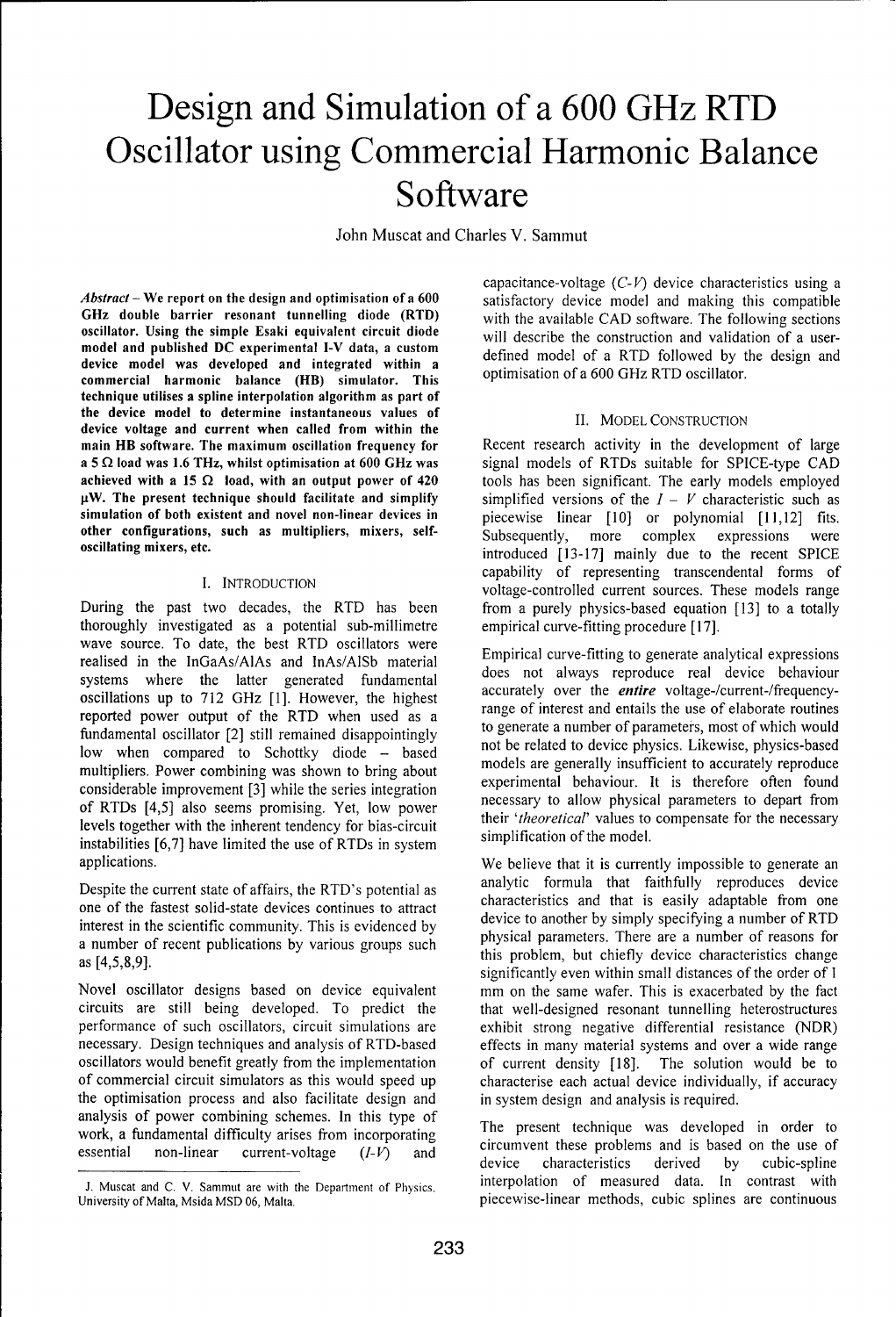up to the second derivative and intrinsically smooth. was made to optimise the bias circuit and load. Basically, Thus, most non-linear device characteristics may be the aim of the exercise was to compare the output of the represented faithfully with a number of data points not by commercial simulator with the time domain solution. The far exceeding the number of parameters required for an output voltage waveforms across the load resistance  $R_L$ equivalent representation in terms of analytic functions. are shown in figure 2. These oscillations are nearly In fact, only 16 data points were necessary to reproduce sinusoidal in nature and have a fundamental frequency of the experimental **I-V** curve from Brown *et. al.* [1], using a 530 *GHz.* higher point density near the peak and valley to better The time domain solution is obtained by solving a set of **The time** domain solution is obtained by solving a set of reproduce the non-linearities. In the NDR region special differential equations governing the behaviour of the care was taken to duplicate the maximum negative **the conductance** of  $64 \text{ mS}$  at about 1.2 M as reported in Bef conductance of-64 mS at about 1.3 V as reported in Ref. [I].

This model was developed within the context of Microwave Harmonica [19], which employs the HB algorithm developed by Rizzoli and his co-workers [20]. Specific FORTRAN code was developed to automate the process of constructing user defined models from *dt dt L<sub>R</sub>* external *I-V* data files. The generated subroutine is then  $\alpha$ linked to the main commercial simulator. During analysis, the main program calls the subroutine, which determines instantaneous device voltage and current by spline interpolation. These are fed back to the main  $Equations (1) - (3)$  were solved using MATLAB [22]. program for the successive iterations in the HB Before the integration was carried out, the variable units procedure. We have also generated a more complex were scaled to avoid numerical instabilities arising from model that allows for capacitance variation with device small values of  $L_R$  and  $C_D$  in the denominator. To voltage based on data published in [21]. This will be evaluate the right hand side of equation (3), the program

oscillator with a RTD connected to a bias circuit and reached. Other simple circuits that demonstrate load. In the case of RTD oscillators, the active device bistability, hysteresis and relaxation oscillations were provides the capacitance and negative differential also simulated successfully to confirm the validity of the conductance required. Therefore, the resonator only has RTD model within Harmonica. Section IV describes how to show inductive behaviour. As a first approximation, this technique was employed in the optimum design of a lumped element inductances  $L_B$  and  $L_R$  were assumed. 600 GHz oscillator. The circuit of figure 1 was analysed using the commercial HB simulator. The parameters used were *Vh*  $= 1.35$  V,  $R_s = 3 \Omega$ ,  $C_d = 2.8$  fF,  $L_B = 1 \mu H$ ,  $L_R = 25 \mu H$ and  $R_L = 12 \Omega$ .  $R_s$  and  $C_d$  were obtained from data  $\longrightarrow$  Microwave Harmonica -- MATLAB published in [1] while  $L_R$  was chosen to provide  $1.44$ resonance conditions at 600 GHz. At this point no effort 1.42



and  $L_R$  are lumped inductances used in model validation, The oscillator shown in figure 1 employs the series whilst *TL<sub>Btus</sub>* and *TL<sub>Res</sub>* are transmission line lengths used resonance circuit technique where transmission line in the 600 GHz oscillator design. Introduction of  $C_{BI}$  was lengths  $TL_{Bias}$  and  $TL_{Res}$  are now used instead of  $L_B$  and  $L_R$ necessary in the latter case. The resonance requirement at the desired

$$
\frac{dI}{dt} = \frac{V_b - IR_s + I_2 R_S - V_2}{L_p} \tag{1}
$$

$$
\frac{dI_2}{dt} = \frac{V_2 + IR_S - (R_S + R_L)I_2}{I_{cs}}
$$
 (2)

$$
\frac{dV_2}{dt} = \frac{I - i(V_2) - I_2}{C_d} \tag{3}
$$

reported elsewhere. The same data set as for the same data set as for the same data set as for the HB simulation. Figure 2 shows the time-domain III. MODEL VALIDATION voltage waveforms across the resistive load  $R_L$  compared to those obtained by the commercial simulator. Clearly, Figure 1 shows a simplified equivalent circuit of an the two are in excellent agreement once the steady state is



Fig. 2: Time domain voltage curves across load resistance  $R_L$ .

### Fig. 1: Equivalent circuit model of an RTD oscillator.  $L_B$  IV. DESIGN OF A 600 GHz RTD-BASED OSCILLATOR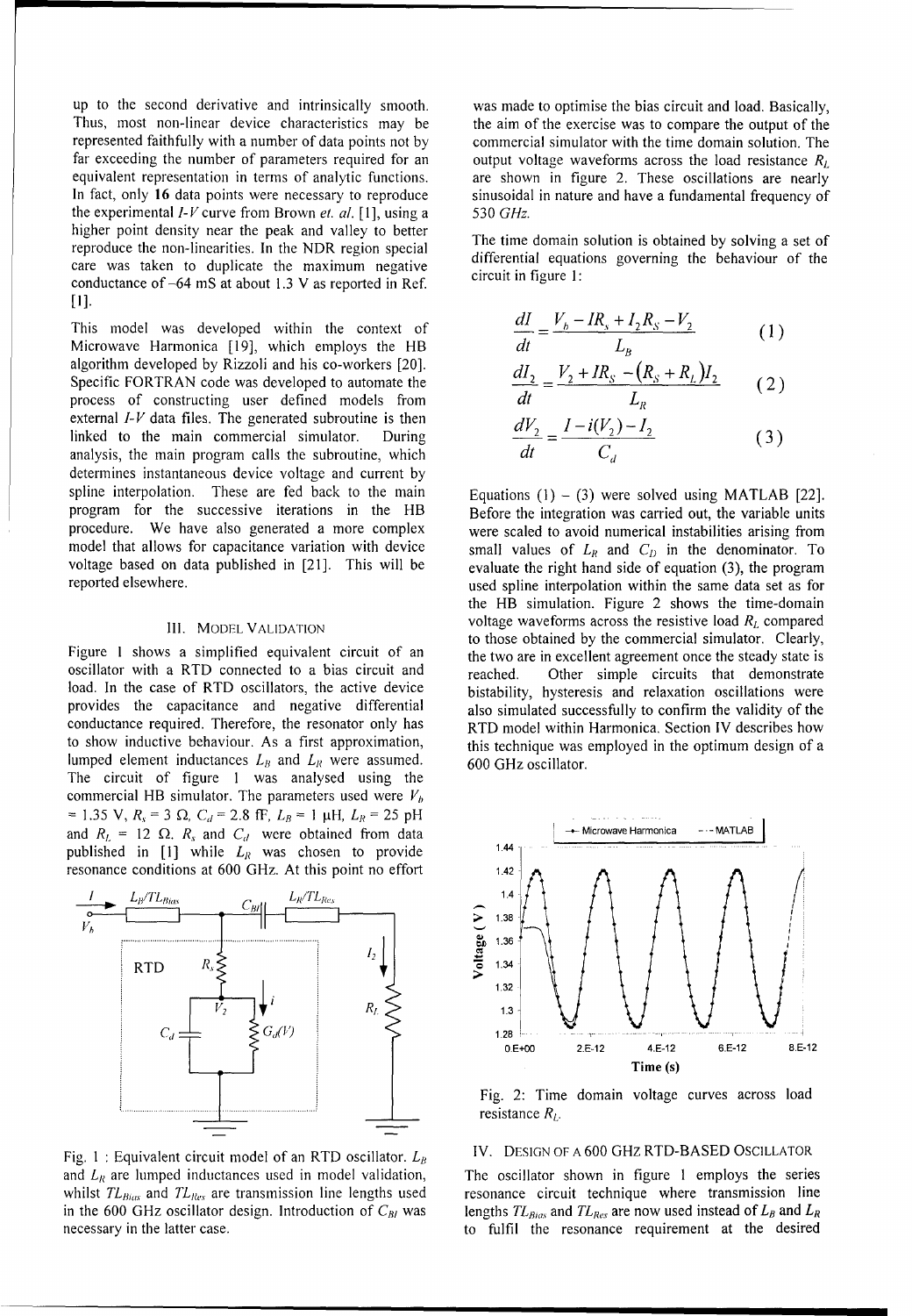frequency. The negative resistance of the RTD allows region, and by the usefulness of simple equivalent circuit oscillations in the circuit while the blocking capacitor  $C_{Bl}$  models based on measurement data. We have reported a and the quarter wavelength transmission line *TL<sub>Bias</sub>* novel implementation of a spline interpolation algorithm constitute the biasing circuit. This topology follows within a commercial HB analysis package. To the best of Sigurdardóttir [8]. An optimum bias voltage of 1.4V was the authors' knowledge, this is the first time that cubic determined by a procedure similar to that described by spline interpolation of experimental data was Boric *et al* [12]. The other elements of the device model incorporated into commercial HB software for the were a series resistance  $R<sub>v</sub> = 3 \Omega$  and a device capacitance analysis of RTD-based microwave circuits. The *C<sub>d</sub>* = 2.8 **fF** [1]. technique reported here allows automated generation of

transmission line length and load resistance. This dependence was investigated for transmission line lengths varying from 20  $\mu$ m to 200  $\mu$ m and with two different<br>
loads of impedance 5  $\Omega$  and 20  $\Omega$ . The corresponding<br>
results are shown in figure 3. The maximum oscillation<br>
frequency was about 1.6 THz for the 5  $\Omega$  load, loads of impedance 5  $\Omega$  and 20  $\Omega$ . The corresponding  $\frac{1}{\epsilon}$  <sub>400</sub> results are shown in figure 3. The maximum oscillation  $\frac{5}{2}$  350 frequency was about 1.6 THz for the 5  $\Omega$  load, whilst with the 20  $\Omega$  load oscillations occurred only at frequencies below 550 GHz. This may be due to the transformation of the terminating impedance to capacitive **0** at the device port, thereby annihilating the resonant aircuit at a lower frequency. This cancrel behaviour wes circuit at a lower frequency. This general behaviour was also observed in [8] with similar orders of magnitude as regards oscillation frequency and power. **0**

Finally, figure 3 suggests that the optimal transmission line length for a 600 GHz oscillator should lie between 70 Load Resistance  $(\Omega)$ and 90  $\mu$ m. **Fig. 4: Output power as a function of load resistance** *R<sub>L</sub>***.** 



the transmission-line length was varied from  $74 \mu m$  to 86 $\mu$ m. It transpired that a load resistance of 15  $\Omega$  and a corresponding transmission line length of  $78 \mu m$  deliver the maximum power of 421.6  $\mu$ W at 600 GHz at a bias Acknowledgement voltage of 1.4 V. This is much higher than the 0.3  $\mu$ W reported in [1] and would correspond to the absolute This work was supported by the University of Malta maximum power that can be delivered from that through research grant No. 73542. particular single InAs/AlSb RTD, assuming the simple Esaki diode model of fig. **1.**

and optimise the behaviour of RTDs in the submillimetre  $pp. 2291 - 2293, 1991$ .

The output power and oscillation frequency depend on acustom device models and offers some attractive advantages over established analytic or semi-analytic



techniques:

- 20 ohm<br>  $\frac{1}{2}$   $\frac{2}{2}$   $\frac{1}{2}$  other non-linear analysis packages, providing the<br>
20 ohm  $\frac{1200}{1000}$   $\frac{1}{200}$   $\frac{5}{300}$  software allows definition of custom models, a
- $\begin{bmatrix} 4 & 7 \ 600 & 7 \end{bmatrix}$  **F**  $\begin{bmatrix} 4 & 7 \ 5 & 6 \end{bmatrix}$  (b) software implementation does not require construction of analytic functions with various 400  $\frac{400}{200}$   $\frac{1}{200}$   $\frac{1}{200}$   $\frac{1}{200}$   $\frac{1}{200}$   $\frac{1}{200}$   $\frac{1}{200}$   $\frac{1}{200}$   $\frac{1}{200}$   $\frac{1}{200}$   $\frac{1}{200}$   $\frac{1}{200}$   $\frac{1}{200}$   $\frac{1}{200}$   $\frac{1}{200}$   $\frac{1}{200}$   $\frac{1}{200}$   $\frac{1}{200}$   $\frac$ <sup>1</sup> *actual* device may be modelled, rather than a *typical* one, without the need of employing complicated one, without the need of employing complicated
- Fig. 3: Oscillation frequency (solid line) and output represented faithfully with a number of data points power (dashed line) as a function of transmission line not by far exceeding the number of parameters length. The extra contract representation in terms of the equivalent representation in terms of Figure 4 shows the available output power as a function analytic functions. The computation time is not adversely effected since interpolation within a of load resistance  $R_L$ . restricted set of data points is usually not The load resistance was varied from  $2 \Omega$  to  $18 \Omega$  while significantly more computationally intensive than the transmission-line length was varied from  $74 \mu m$  to evaluating cumbersome analytic functions.

### References

V. CONCLUSION 1. E. R. Brown, J. R. Söderström, C. D. Parker, L. J. Mahoney, K.<br>M. Molvar and T. C. McGill, "Oscillations up to 712 GHz in This work was motivated in part by the need to model InAs/AISb resonant tunneling diodes," *Appl. Phys. Lett.*, Vol. 58,